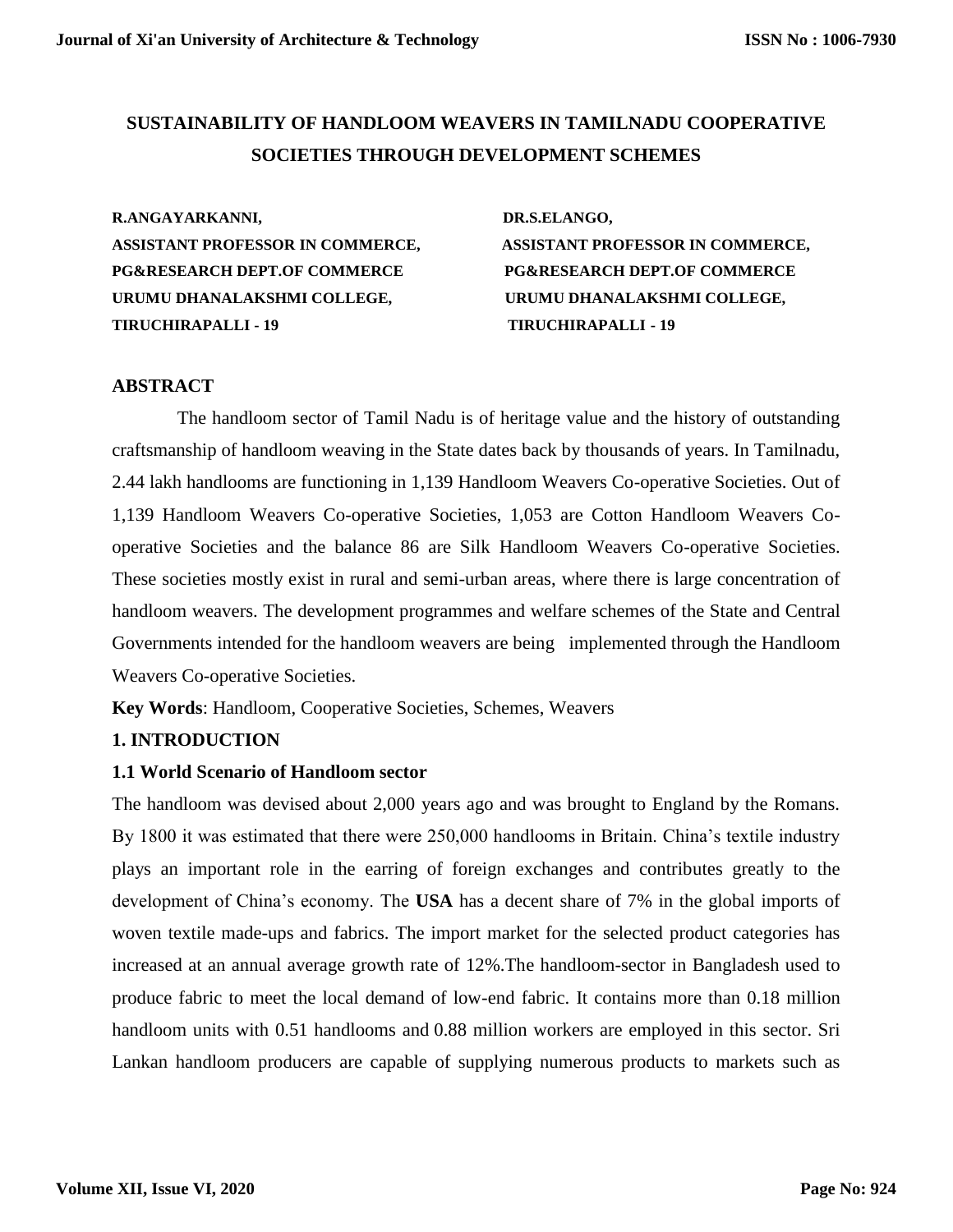Italy, Germany, France, UK, Norway, Netherlands, Japan, Korea and Maldives. Sri Lanka has exported handloom textile products to the value of US \$ 1,539,623 in 2017.

### **1.2 INDIAN SCENARIO OF HANDLOOM SECTOR**

The handloom sector occupies a distinct and unique place in the Indian economy, besides being the largest generator of non-farm rural employment. The handloom industry is largely household based, carried out with labour contributed by the entire family. It is dispersed, spread across thousands of villages and towns in the country. The sector accounts for 14.9% of the total cloth produced in the country (excluding wool, silk, hosiery and khadi) and have the largest infrastructure with 2.3 million weaving looms. Handloom activity is majorly a rural phenomenon In India 87% of total household units (27.83 lakh) are located in rural areas. Nearly 61% handloom worker households reside in the north-east and are into domestic production. Majority (82%) are weaver households, only 13% households exclusively engaged in allied activities.

### **1.3 TAMILNADU SCENARIO OF HANDLOOM SECTOR**

Tamil Nadu holds the pioneer position in the Indian textile industry for decades by marking its overwhelming presence in all the sub sectors of the industry viz., spinning, handloom weaving, powerloom weaving, processing, knitwear and apparel garmenting.

#### **HANDLOOM WEAVERS COOPERATIVE SOCIETIES IN TAMILNADU**

| Number of Cotton Weaving Societies                | 1053 |
|---------------------------------------------------|------|
| Number of Silk Weaving Societies                  | 86   |
| <b>Total Number of Handloom Weaving Societies</b> | 1139 |

#### **Table. No. 1**

These societies mostly exist in rural and semi-urban areas, where there is large concentration of handloom weavers. The development programmes and welfare schemes of the State and Central Governments intended for the handloom weavers are being implemented through the Handloom Weavers Co-operative Societies.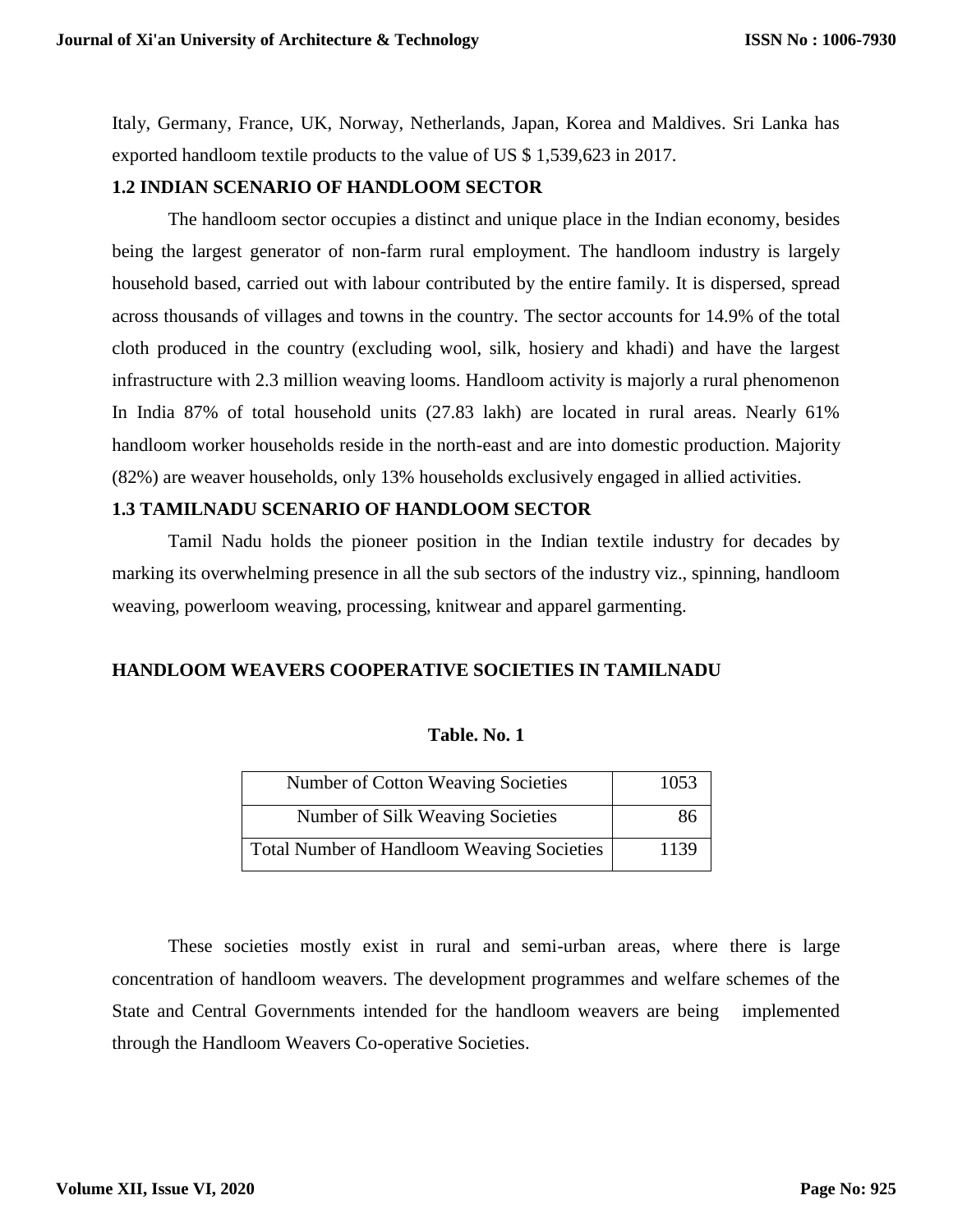# **Table No. 2**

# **TABLE SHOWING THE PERFORMANCE OF HANDLOOM WEAVERS COOPERATIVE SOCIETIES AS ON 01.01.2020**

| <b>Performance of</b><br><b>Handloom Weavers</b><br><b>Cooperative Societies as</b><br>on 1.03.2018 Circle | <b>Districts</b><br>Covered         | <b>Total No.of</b><br><b>Handloom</b><br><b>Societies</b> | No.of<br><b>Members</b> | <b>Production</b><br><b>Value (Rs.in</b><br>Crore) | <b>Sales Value</b><br>(Rs.in Crore) |
|------------------------------------------------------------------------------------------------------------|-------------------------------------|-----------------------------------------------------------|-------------------------|----------------------------------------------------|-------------------------------------|
| Coimbatore                                                                                                 | Coimbatore                          | 59                                                        | 23040                   | 50.95                                              | 57.10                               |
|                                                                                                            | Nilgiri                             |                                                           |                         |                                                    |                                     |
| Cuddalore                                                                                                  | Cuddalore<br>Villupuram             | 56                                                        | 11606                   | 28.00                                              | 32.54                               |
| Dindigul                                                                                                   | Dindigul                            | 40                                                        | 6597                    | 18.97                                              | 22.81                               |
| Erode                                                                                                      | Erode                               | 190                                                       | 65942                   | 184.00                                             | 225.27                              |
| Kanchee- puram                                                                                             | Kanchee- puram                      | 74                                                        | 41552                   | 73.92                                              | 105.69                              |
| Karur                                                                                                      | Karur                               | 55                                                        | 11299                   | 9.87                                               | 10.91                               |
| Kumbakonam                                                                                                 | Thanjavur<br>Ariyalur<br>Perambalur | 48                                                        | 13564                   | 50.00                                              | 68.09                               |
| Madurai                                                                                                    | Madurai<br>Theni                    | 36                                                        | 11737                   | 12.76                                              | 14.96                               |
| Nagercoil                                                                                                  | Kanyakumari                         | 40                                                        | 6545                    | 17.00                                              | 20.67                               |
| Paramakudi                                                                                                 | Ramanatha-<br>Puram                 | 86                                                        | 11573                   | 25.00                                              | 32.12                               |
| Salem                                                                                                      | Sivagangai<br>Salem<br>Dharmapuri   | 62                                                        | 25243                   | 45.83                                              | 58.79                               |
| Tiruchengode                                                                                               | Krishnagiri<br>Namakkal<br>Salem    | 75                                                        | 17890                   | 26.66                                              | 30.66                               |
| Tirunelveli                                                                                                | Tirunelveli<br>Tuticorin            | 45                                                        | 7372                    | 11.06                                              | 13.14                               |
| Thiruvallur                                                                                                | Thiruvallur<br>Chennai              | 61                                                        | 5903                    | 11.04                                              | 12.68                               |
| Tiruvarur                                                                                                  | Tiruvarur<br>Nagapattinam           | 6                                                         | 1053                    | 1.03                                               | 1.31                                |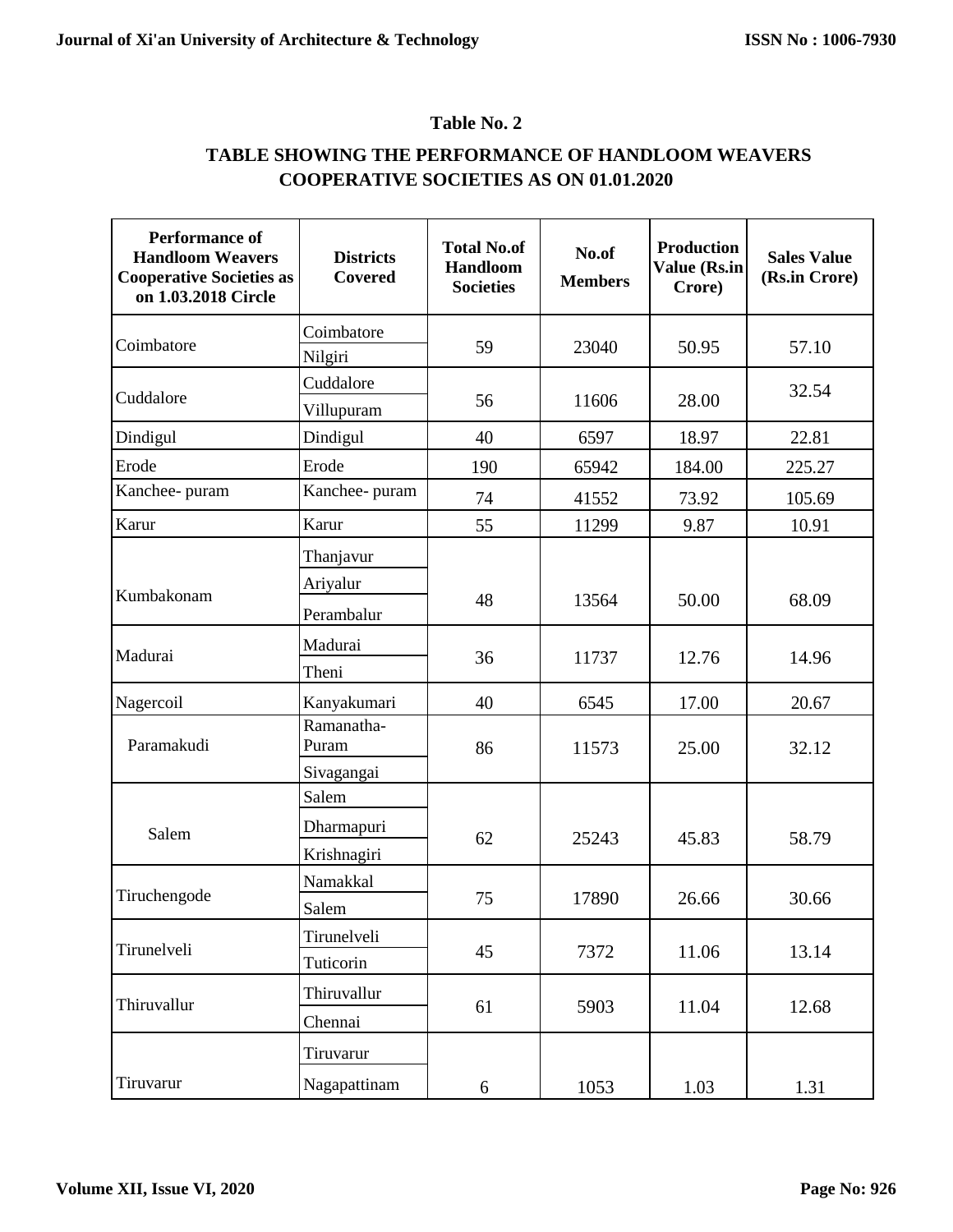|                  | Trichy               |      |        |        |        |
|------------------|----------------------|------|--------|--------|--------|
| Trichy           | Pudukottai           | 21   | 4120   | 2.24   | 2.59   |
| Thiruvanna-malai | Thiruvanna-<br>malai | 29   | 10481  | 15.24  | 17.51  |
| Tiruppur         | Tiruppur             | 46   | 16913  | 34.22  | 35.59  |
| Vellore          | Vellore              | 54   | 9910   | 16.09  | 18.78  |
| Virudhunagar     | Virudhunagar         | 56   | 17212  | 61.62  | 71.72  |
| <b>Total</b>     |                      | 1139 | 319552 | 695.50 | 852.93 |

**Source:** *Tamilnadu Government handlooms and Textiles Policy note 2018-2019*

The Handloom Weavers Co-operative Societies have produced 35.05 lakh Pedal loom Sarees valued at Rs.68.05 crore and 11.30 lakh Pedal loom Dhoties valued at Rs.16.16 crore under Cost Free Distribution of Sarees and Dhoties Scheme, Pongal 2018. Besides, 41.03 lakh meters of Pedal loom Casement cloth valued at Rs.15.81 Crore and 69.15 lakh meters of Pedal loom Duppatta cloth valued at Rs.18.66 crore were produced under Cost Free Supply of Uniform Scheme for the Academic Year 2017-2018.

## **2. REVIEW OF LITERATURE**

Oommen (1972) analysed the working of development programmes for the growth of small scale industry with reference to coir and handloom industry of Kerala. His study investigated about the development programmes related to (a) The modernisation of traditional sector; (b) The Industrial Estate Programme; (c) Rural Industries Project; (d) Special programme of assistance namely finance, marketing and services. The study recommended that in order to avoid large scale displacement of labour, the introduction of modern techniques in the traditional sector have to be a gradual process.

Elango (2009) studied the problems faced by handloom weavers in cooperative societies with special reference to Thiruchirappally district. The study focused on the production, marketing, finance and the socio-economic problems of weavers under co-operative fold.. The study suggested that the government should take steps to improve the literacy levels of handloom weavers, provide loans at easy terms to weavers, start handloom research centres at district levels, and conduct exhibitions and fairs to promote handloom industry.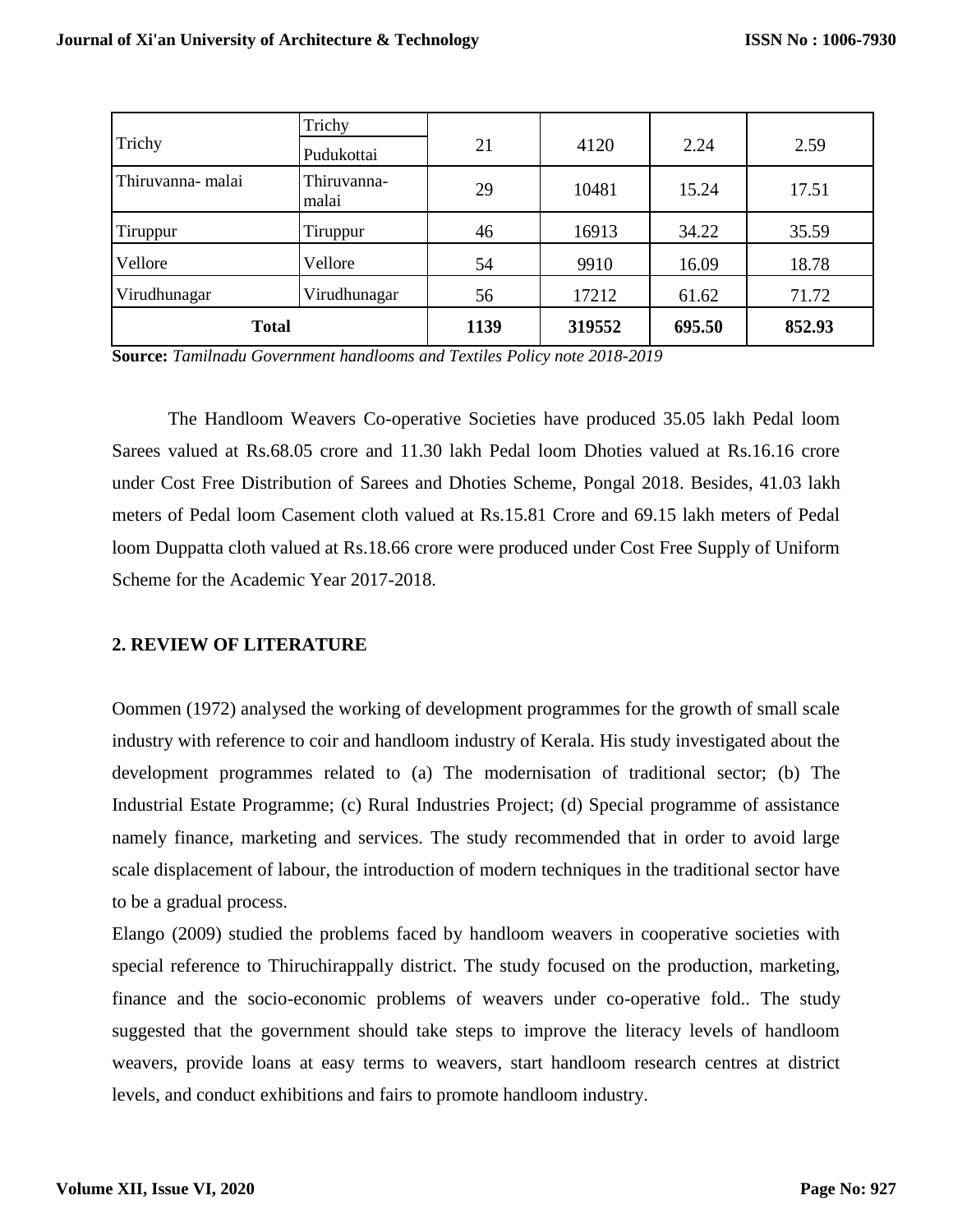Government of West Bengal (2009), studied the cluster development programme of Shantipur handloom cluster. The study explains the structure of handloom industry in the region. The report states that over the years, the Shantipur cluster acquired poor image on account of poor quality of the handloom products compared to other clusters in the region due to lack of willingness to adopt new technology and product innovation.

Cathelina (2010) attempted to bring out the operational problems and the export potentials and opportunities of handloom industry in Erode District. The study tried to recognise the impact of government policies and schemes on handloom industry in this region.

# **3. DEVELOPMENT SCHEMES IMPLEMENTED BY THE DEPARTMENT OF HANDLOOM, HANDICRAFTS, TEXTILES AND KHADI, TAMILNADU.**

## **A) National Handloom Development Programme**

**(Rs.in crore)**

The Government of India have formulated the revised guidelines for the implementation of National Handloom Development Programme (NHDP) during the year 2017-2018 to 2019- 2020. As per the projects approved by the Government of India, the following Block level cluster programmes are being implemented by the Government of Tamil Nadu.

| SI.<br>N <sub>o</sub> | <b>Name of the Block Level Handloom</b><br><b>Cluster</b> | Government of<br>Cost approved<br><b>Total Project</b><br>India<br>$\mathbf{\hat{A}}$ | Government of<br>India Share<br>released | <b>Beneficiaries</b><br>No.of |
|-----------------------|-----------------------------------------------------------|---------------------------------------------------------------------------------------|------------------------------------------|-------------------------------|
| $\mathbf I$           | 10 Block Level Handloom Cluster (BLHC)                    |                                                                                       |                                          |                               |
| 1                     | West Arni                                                 | 147.08                                                                                | 139.89                                   | 678                           |
| $\overline{2}$        | Palladam                                                  | 181.50                                                                                | 169.20                                   | 844                           |
| 3                     | Kancheepuram                                              | 162.33                                                                                | 153.16                                   | 810                           |
| 4                     | Karamadai - I                                             | 181.40                                                                                | 169.39                                   | 910                           |
| 5                     | Ayothiyappattinam                                         | 171.24                                                                                | 160.68                                   | 954                           |
| 6                     | Chennimalai                                               | 170.74                                                                                | 159.44                                   | 877                           |
| 7                     | <b>Tiruppur Block</b>                                     | 181.50                                                                                | 169.44                                   | 874                           |
| 8                     | Paramakudi                                                | 123.25                                                                                | 115.59                                   | 1189                          |
| 9                     | Kuruthancode                                              | 78.70                                                                                 | 72.95                                    | 343                           |

| Table. No. 3 |  |
|--------------|--|
|              |  |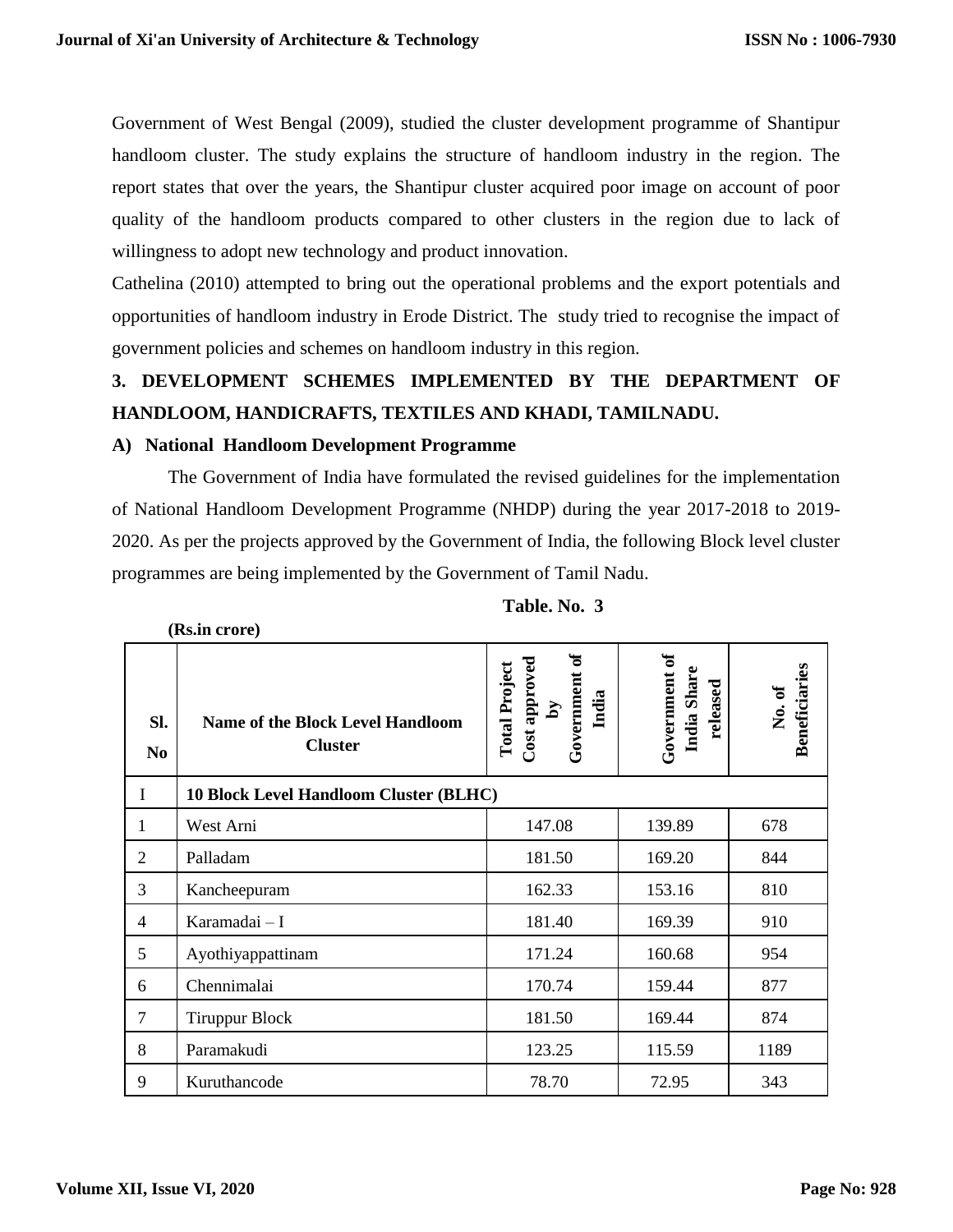| 10           | Pollachi North                             | 181.40 | 170.62 |  | 912  |  |
|--------------|--------------------------------------------|--------|--------|--|------|--|
| $\mathbf{I}$ | <b>Trichy Mega Handloom Cluster (TMHC)</b> |        |        |  |      |  |
| 11           | Thiruvidaimarudhur $-I$                    | 130.53 | 57.24  |  | 407  |  |
| 12           | Thiruvidaimarudhur-II                      | 64.29  | 58.00  |  | 811  |  |
| 13           | Thiruvidaimarudhur-III                     | 94.73  | 85.41  |  | 1020 |  |
| 14           | Thirupanandal                              | 125.33 | 54.16  |  | 363  |  |
| 15           | Ammapettai                                 | 116.35 | 50.12  |  | 292  |  |
| 16           | Jayankondam                                | 60.62  | 54.99  |  | 841  |  |
| 17           | Andimadam                                  | 126.96 | 54.90  |  | 445  |  |
| 18           | T.Palur                                    | 18.74  | 17.03  |  | 239  |  |
| 19           | Sendurai                                   | 21.60  | 19.58  |  | 279  |  |
| 20           | Thathaiyangarpettai                        | 126.88 | 55.60  |  | 239  |  |
| 21           | Musiri                                     | 12.79  | 11.45  |  | 71   |  |
| 22           | Thottiyam                                  | 19.65  | 17.60  |  | 423  |  |
| 23           | $Karur-I$                                  | 129.37 | 56.70  |  | 243  |  |
| 24           | $Karur - II$                               | 50.82  | 46.23  |  | 300  |  |
| 25           | Thanthoni                                  | 45.28  | 40.77  |  | 272  |  |
| 26           | Aravakurichi                               | 36.81  | 33.14  |  | 246  |  |
| 27           | Palani                                     | 33.49  | 30.15  |  | 661  |  |
| 28           | $Dindigul-I$                               | 89.99  | 79.99  |  | 2273 |  |
| 29           | $Dindigul - II$                            | 90.24  | 80.22  |  | 2129 |  |
| 30           | Athoor                                     | 91.07  | 81.28  |  | 1673 |  |
| 31           | Thoppampatti                               | 123.07 | 53.25  |  | 357  |  |
| 32           | Mannargudi                                 | 70.16  | 63.56  |  | 669  |  |
| $\rm III$    | Virudhunagar Mega Handloom Cluster (VMHC)  |        |        |  |      |  |
| 33           | Aruppukottai Block - I                     | 105.00 | 45.00  |  | 220  |  |
| 34           | Aruppukottai Block - II                    | 105.00 | 45.00  |  | 220  |  |
| 35           | Aruppukottai Block-III                     | 105.00 | 45.00  |  | 220  |  |
| 36           | Aruppukottai Block-IV                      | 105.00 | 45.00  |  | 220  |  |
| 37           | Srivilliputhur Block                       | 105.00 | 45.00  |  | 220  |  |
| 38           | Rajapalayam Block - I                      | 105.00 | 45.00  |  | 220  |  |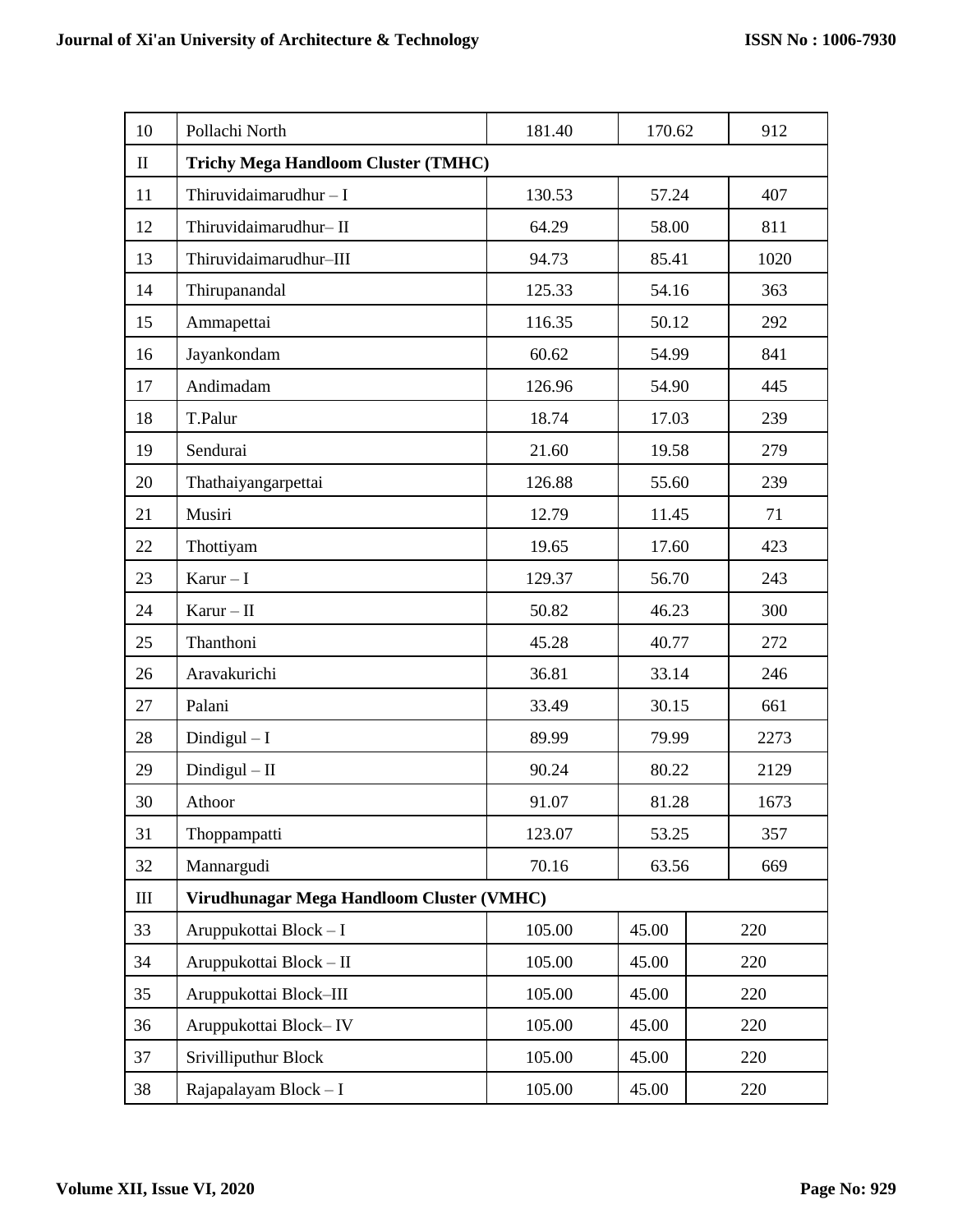| 39 | Rajapalayam Block - II                           | 105.00  | 45.00   | 220   |
|----|--------------------------------------------------|---------|---------|-------|
| 40 | Watrap Block                                     | 105.00  | 45.00   | 220   |
| 41 | Sankarankoil Block                               | 105.00  | 45.00   | 220   |
| 42 | Paramakudi Block                                 | 105.00  | 45.00   | 220   |
| 43 | Karaikudi Block                                  | 105.00  | 45.00   | 220   |
| 44 | Watrap - III Block                               | 120.00  | 8.58    | 40    |
| 45 | Aruppukottai-V Block                             | 120.00  | 8.58    | 40    |
| 46 | Watrap-II, Block                                 | 120.00  | 8.58    | 40    |
| 47 | Paramakudi Block-III                             | 120.00  | 8.58    | 40    |
| 48 | Paramakudi Block - II                            | 120.00  | 8.58    | 40    |
| IV | <b>4 New Block Level Handloom Cluster (BLHC)</b> |         |         |       |
| 49 | $Arni-I$                                         | 167.84  | 80.47   | 703   |
| 50 | $Arni - II$                                      | 117.84  | 55.47   | 410   |
| 51 | Nangavalli                                       | 120.38  | 54.20   | 432   |
| 52 | Kancheepuram $-$ II                              | 107.03  | 50.55   | 412   |
|    | <b>Total</b>                                     | 5526.00 | 3360.32 | 27221 |

**Source:** *Tamilnadu Government handlooms and Textiles Policy note 2018-2019*

## **B) Marketing Incentive (MI) under National Handloom Development Programme (NHDP)**

Marketing Incentive is one among the components of National Handloom Development Programme. This scheme helps the primary weavers co-operative societies to sustain themselves in the open market. This scheme also helps them to marginally reduce the price of the handloom products and to improve the marketability. During the past 3 years, Marketing Incentive has been released to Primary Handloom Weavers Co-operative Societies and Co-optex as detailed below:-

| Table. No. 4 |  |  |
|--------------|--|--|
|--------------|--|--|

| Sl.<br>No.     | Year      | Number of<br><b>Weavers Co-</b><br>operative<br>societies | <b>State share of</b><br><b>Marketing</b><br><b>Incentive</b><br><b>Released</b> | <b>Central Share of</b><br><b>Marketing</b><br><b>Incentive</b><br><b>Released</b> |
|----------------|-----------|-----------------------------------------------------------|----------------------------------------------------------------------------------|------------------------------------------------------------------------------------|
|                | 2015-2016 | 872                                                       | 40.85                                                                            | 40.85                                                                              |
| $\overline{2}$ | 2016-2017 | 862                                                       | 44.53                                                                            | 44.53                                                                              |
| 3              | 2017-2018 | 868                                                       | 49.01                                                                            | Yet to be released                                                                 |

**(Rs.in crore)**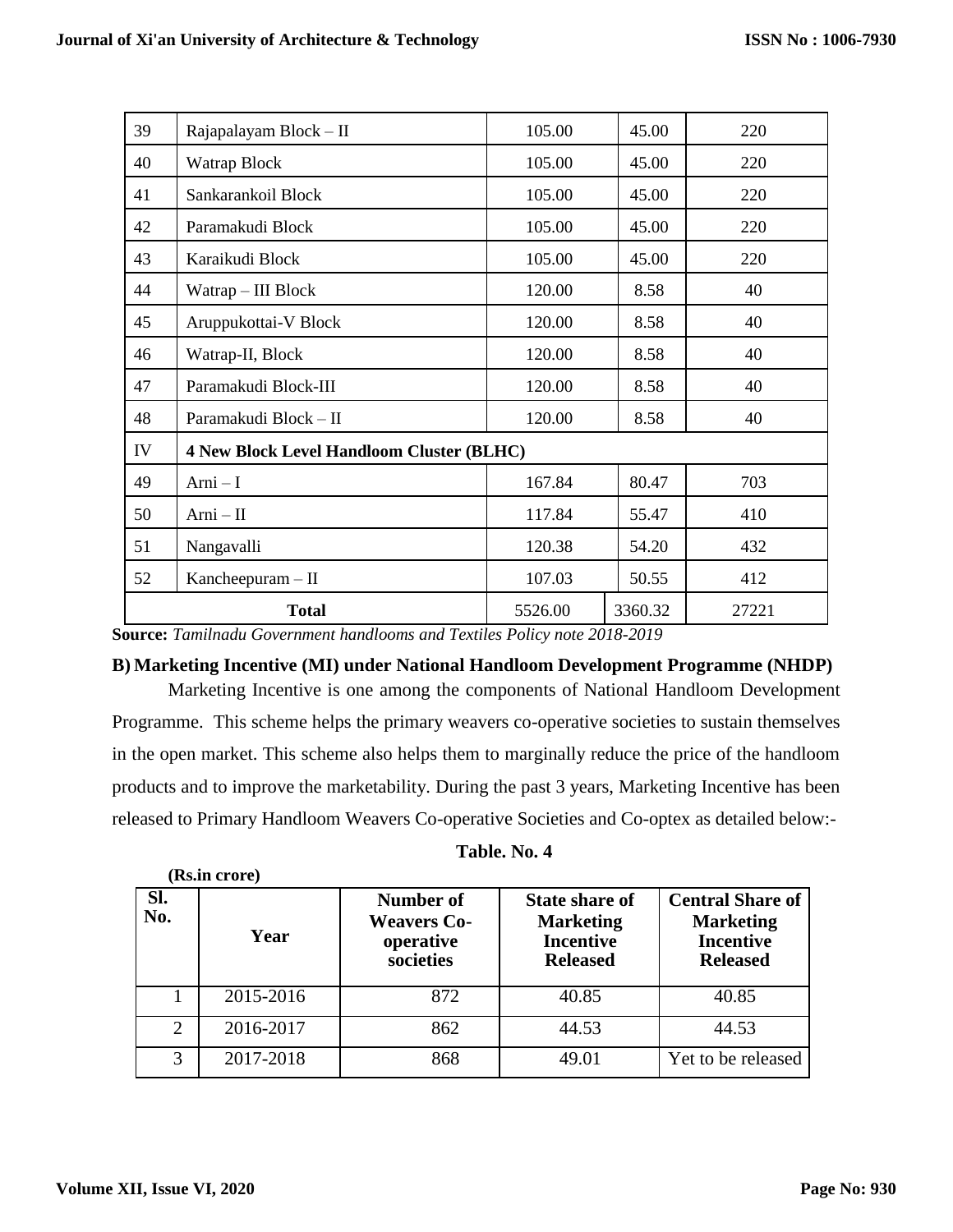| 4 | 2018-2019 | ററ<br>∠o∠ | ر. ر. ر | <b>SATT</b>            |
|---|-----------|-----------|---------|------------------------|
|   |           |           |         | Government of<br>India |

Source: *Tamilnadu Government handlooms and Textiles Policy note 2018-2019* 

*Statistics of Office of the Development Commissioner (Handlooms), Ministry of Textiles in India*

Under "Domestic marketing promotion" component, the Government is implementing the "Domestic Marketing Promotion Component; National Handloom Exhibitions, Special Handloom Exhibitions and district level events. The financial assistance provided for conducting these exhibitions are as follows:-

| Sl.<br>No.<br>Name of the event |                              | <b>Financial</b><br><b>Assistance (Rs.in lakh)</b> |
|---------------------------------|------------------------------|----------------------------------------------------|
| 1.                              | National Handloom Expo       | 45.00                                              |
| 2.                              | Special Handloom Expo        | 12.00                                              |
| 3.                              | <b>District Level Events</b> | 3.50                                               |

**Source**: *Tamilnadu Government handlooms and Textiles Policy note 2018-2019*

 *Statistics of Office of the Development Commissioner (Handlooms), Ministry of textiles in India.*

Under this scheme, financial assistance is provided for infrastructural support, Stall Rent, Electricity charges, publicity, etc., and fully funded by Government of India. To promote exports of readymade garments and made-ups, Government of India increased Merchandise Export from India Scheme (MEIS) rates from 4 to 6 per cent under the Mid- Term Review of Foreign Policy 2015-20. The government is also making investments under the Scheme for Integrated Textile Parks and the Technology Upgradation Fund Scheme for training workforce and to encourage private investment in the Indian textile and apparel industry.

## **4. CONCLUSION**

Handloom industry creates noteworthy benefits for the economy in terms of micro- and macroeconomic impacts. It plays vital role to reduce poverty, increase employment, and enhance household income and consumption in the country. Handloom sector has positive contribution to employment generation and economic growth. But this sector faces various challenges which the